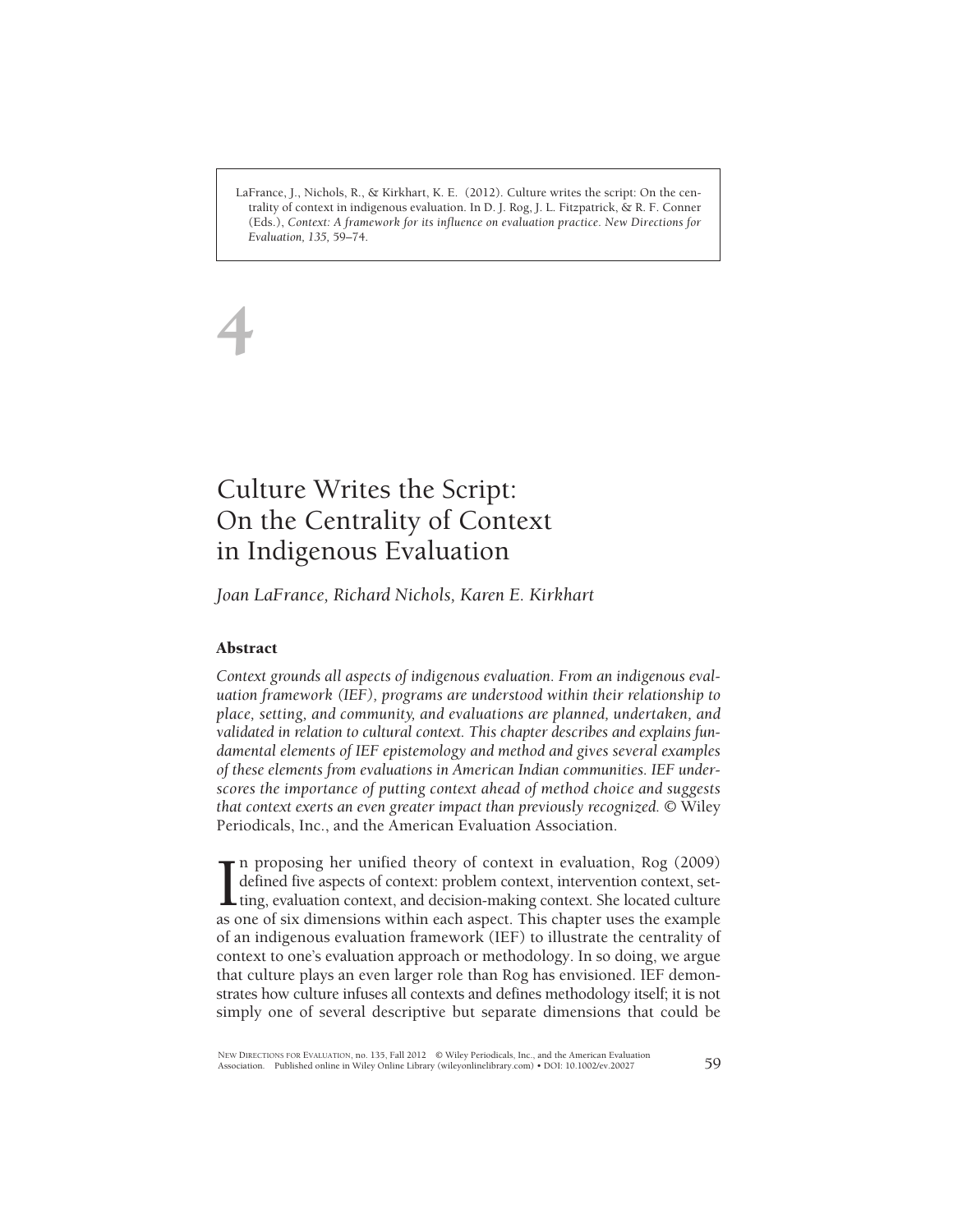#### 60 CONTEXT: A FRAMEWORK FOR ITS INFLUENCE ON EVALUATION PRACTICE

included or omitted, considered or not considered. One cannot step outside cultural context in practicing evaluation. Although considerations of culture must never be ignored, particular cultural identifications (e.g., ethnicity, nationality, community affiliation, language, social class, age, health status, disability, immigration history, gender, sexual orientation) may be more or less salient within a given evaluation context. Rog posits the five aspects of context working together, so careful examination of the problem context, the program context, the setting, and the decision-making context sheds further light on these salient cultural intersections. Rog's intent is to get to actionable evidence. To do so requires attention to epistemology, which sets the parameters of legitimate knowledge and is itself culturally defined.

The IEF was developed in response to requests from tribal colleges to have an evaluation model that would be more respectful of their settings than Western models imposed by external funding organizations. With support from the National Science Foundation (grant number REC-0438720) to the American Indian Higher Education Consortium, Joan LaFrance and Richard Nichols developed the model with assistance from expert advisors and focus groups and pilot tested it with tribal college personnel and Indian K–12 educators.

Bringing context from background to foreground is not new for indigenous evaluation. IEF is a framework defined by context and understood within it. Context defines the methodology of an indigenous approach, inclusive of both epistemology and method. Pragmatic concerns of budget and other resources of time, data, and capacity, while still relevant, yield to more fundamental concerns of what counts as evidence, how knowledge is gained, and what evaluation approach will benefit the community, both through what is learned during the evaluation process and through the findings or results.

The primary focus of this chapter is the context of evaluation; however, this chapter also speaks strongly to setting as a defining aspect of methodology. IEF is defined by its physical and cultural location, in a way that expands Rog's (2009) definition of setting as the "environment surrounding the intervention/program." In that definition, the focus is on intervention, the surrounding environment blurring in contrast with the sharper programmatic image. In IEF, the setting defines everything, including the understandings of what constitutes a social problem, appropriate responses to that problem, meaningful evaluation of the problem and/or the response, and useful knowledge to advance the well-being of the tribal community.

Rog begins with method choice as her focal concern; posing the question, "What methods provide the highest quality and most actionable evidence for whom in which contexts?" Her explicit intent is to push back against a "methods-first approach" (i.e., one that privileges certain methods irrespective of context) and to make more nuanced selections that are "context-sensitive." Her five aspects of context are ones that she deems important to consider "in choosing methods and in carrying out an evaluation (from design to reporting)" (Rog, 2009).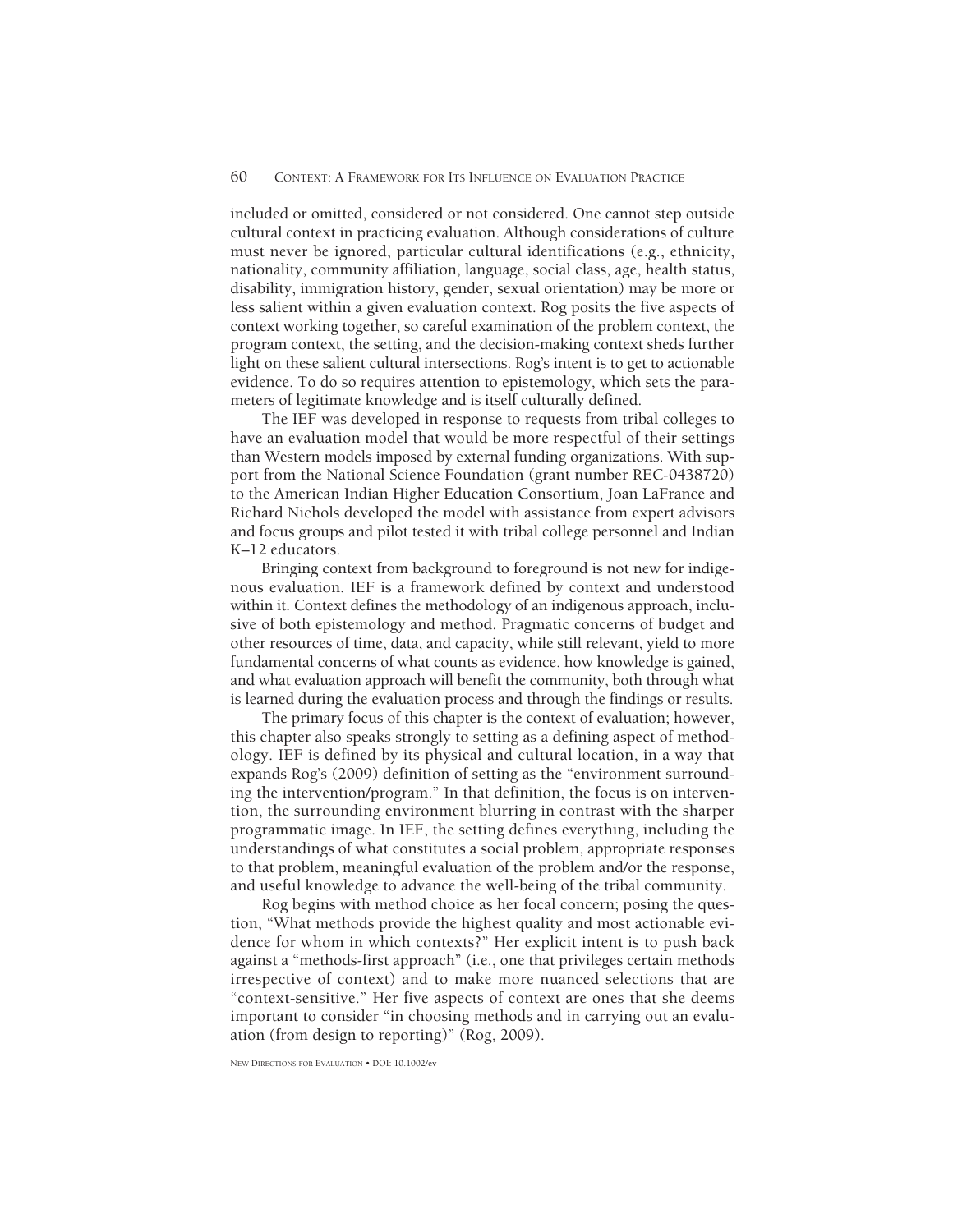Indigenous evaluation takes the focal concern back to methodology, inclusive of both epistemology and method choice. IEF is a context-first approach. It is, in a sense, the epitome of context-sensitive evaluation practice, though our interpretation of this concept may extend beyond Rog's vision, as discussed below.

#### **Overview**

Indigenous evaluation is not just a matter of accommodating or adapting majority perspectives to American Indian contexts. Rather, it requires a total reconceptualization and rethinking. It involves a fundamental shift in worldview. Indigenous methodology challenges us to rethink both epistemology and method. Although methods of indigenous evaluation share common ground with qualitative methods, the two are not synonymous. Not all indigenous methodology is qualitative, nor are all qualitative methods congruent with indigenous contexts.

The fundamental elements of epistemology and method within indigenous methodology are illustrated in the work of Margaret Kovach (2010) and Vivian Jiménez Estrada (2005) as well as previously unpublished case examples of two American Indian evaluators, Carol Davis and Dawn Frank. Together, they help map tribal epistemologies and illustrate a blend of culturally specific and culturally adapted evaluation methods. Storytelling and metaphor also serve as methods to anchor indigenous evaluation to symbolic and textual references holding deep ties to the culture of a people and place.

An indigenous framework also has implications for validity. Context is critical to valid inference; programs can be accurately understood only within their relationship to place, setting, and community. Working deeply within indigenous cultures and communities simultaneously supports validity and expands validity arguments. Methodological justifications of validity such as those argued by Rog must be placed in cultural context, supported by justifications grounded in theory, life experience, interpersonal connections, and concern for social consequences. Each of these justificatory perspectives will be illustrated with indigenous examples.

Consideration of consequences bridges, in the following section of this chapter, to a brief but important discussion of issues of sovereignty and ownership of evaluation data and of the process itself. The next section reflects on the implications and limitations of the indigenous framework for evaluation practice within and outside of American Indian contexts. Depending on the evaluation question, an indigenous approach may or may not be useful even in an indigenous context. The chapter closes with reflection on Rog's model, specifically on her proposal that context be moved from background to foreground, from a character role to a leading role in our evaluations. But what if the role is cast even larger? An indigenous framing of evaluation illustrates how context in fact writes the story itself.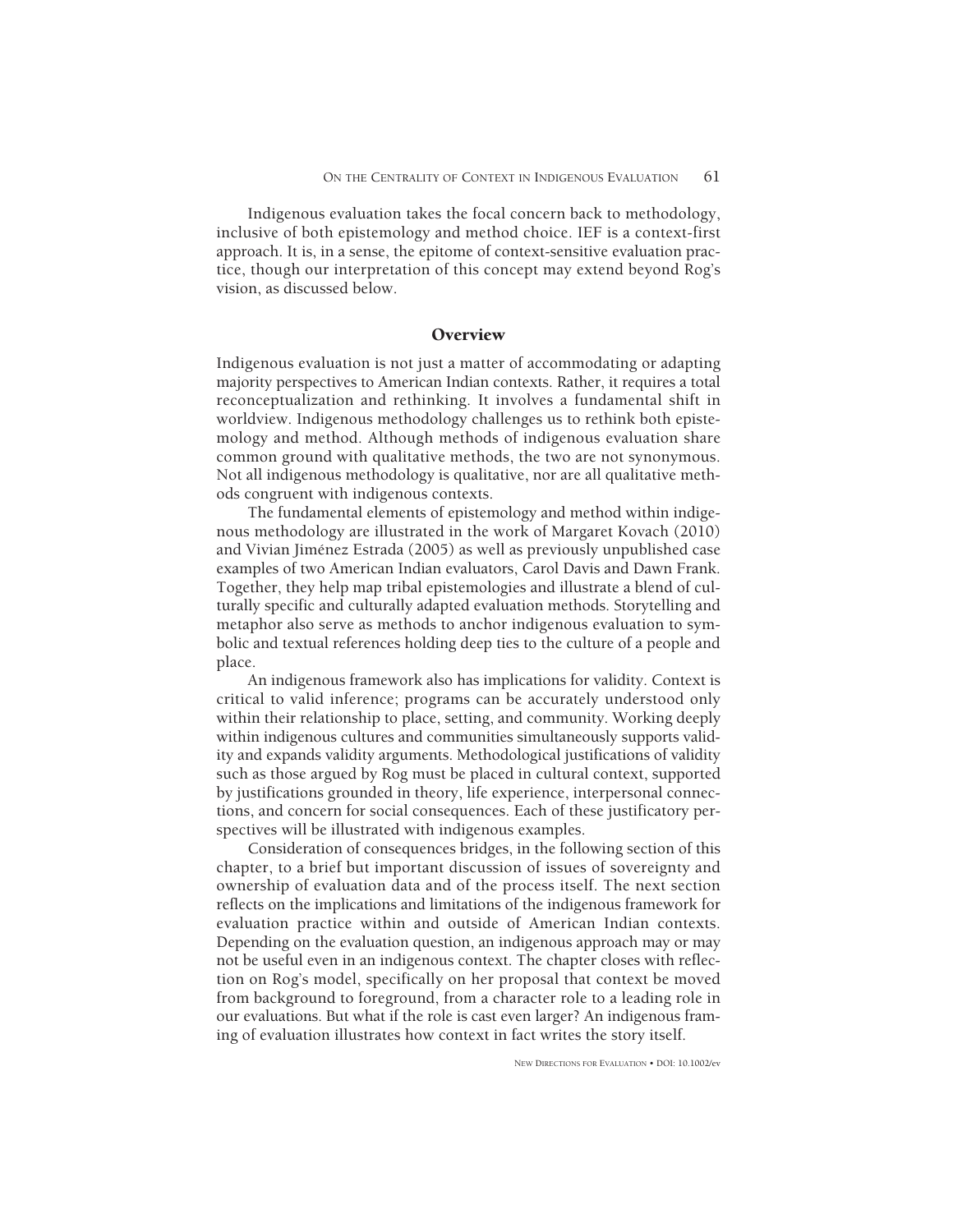## **Ways of Knowing: Epistemology as Methodology**

Research and evaluation are about creating knowledge. Generally, the epistemological orientations for evaluation stem either from a Western positivist paradigm that posits a neutral or objective stance toward the natural world or from a constructivist position that recognizes subjective and multiple realities. Both of these paradigms are based on Western constructions of knowing, not indigenous epistemologies. Contextualization of research and evaluation involves not only assessing and being sensitive to environment, but also examining the epistemological paradigms underlying the ways in which knowledge is viewed. Epistemologies that define the knowledge creation and axiology or values for use of knowledge are mediated by culture. Increasingly, indigenous scholars are giving voice to indigenous epistemology and defining its role in shaping their research (Estrada, 2005; Wilson, 2008; Kovach, 2010; Weber-Pillwax, 1999). Cree scholar Margaret Kovach (2010) argues that indigenous methods do not come from Western philosophy but rather flow from tribal epistemologies. She recognizes that there is similarity among tribal worldviews; however, she would further contextualize indigenous epistemologies to a specific tribal situation.

An indigenous worldview embodies the notion that all things are living, spiritual entities and interrelated, including knowledge. Also, there is a profound sense of place woven throughout native thought (Basso, 1996). It is this sense of place that gives rise to a tribal culture. For example, Plains Indian culture is defined by those tribal peoples' relationship to the Plains' physical geography, its landmarks, and the stories that relate to them, as well as the creatures that inhabit those spaces. Creation stories define human life in concert with the earth and sky, which differs from a worldview common in Western culture where a supreme being is separate from nature and humans are given dominion over the material world. Tewa scholar Gregory Cajete (2000) defines models, causality, interpretation, and explanation in ways that go beyond objective measurement but honor the importance of direct experience, interconnectedness, relationship, holism, and value. He writes:

It is the depth of our ancient human participation with nature that has been lost and indeed must be regained in some substantial form in modern life and modern science. The cosmological and philosophical must once again become "rooted" in a life-centered, lived experience of the natural world. (p. 5)

Indigenous knowledge values holistic thinking that contrasts with the linear or hierarchical thinking that characterizes much of Western evaluation practice. As Kovach argues, "knowledge is neither acultural nor apolitical" and there is a need to recognize distinctly indigenous ways of knowing that influence one's approach to doing research and by extension, evaluation (Kovach, 2010, p. 30).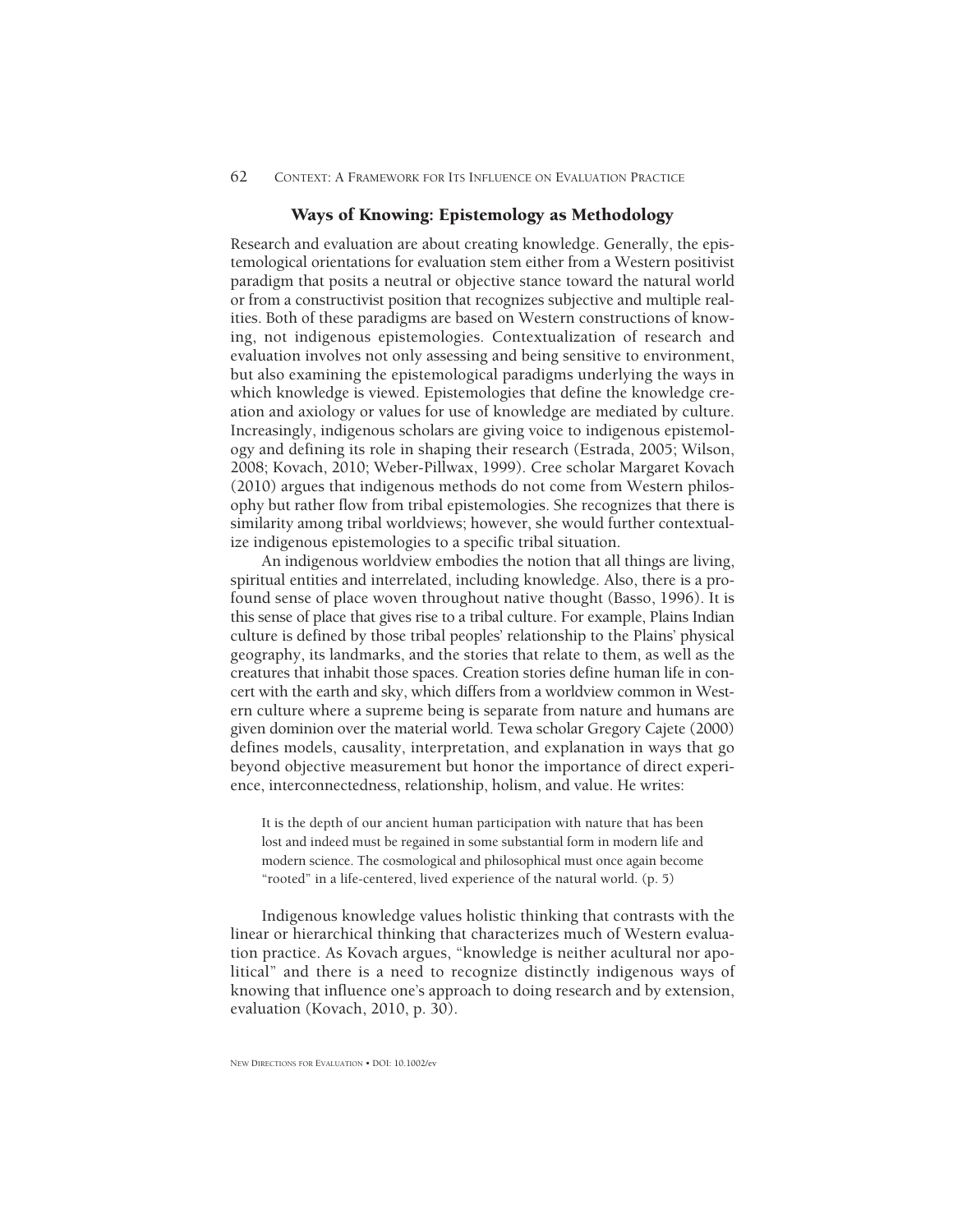

Figure 4.1. Indigenous Evaluation Model

Introducing indigenous ways of knowing into evaluation practice provides a foundation for IEF. In the IEF model (see Figure 4.1) indigenous knowledge encircles the framework. It provides the foundation for understanding the world and is found in the traditions of a people, their creation stories, clan origins, and the encounters of their ancestors. It also includes empirical knowledge gained through careful observation from multiple perspectives and revealed knowledge acquired through dreams, visions, and ceremony.

Knowledge has function and, as a living entity, it has moral purpose. The late Lakota scholar Vine Deloria Jr. (1999) explained that the elders were interested in finding the proper moral and ethical road upon which humans should walk and, for knowledge to be useful, it should be directed toward that goal. Everything that humans experience has value and provides some aspect of instruction. Deloria notes that

Absent in this approach was the idea that knowledge existed apart from human beings and their communities, and could stand alone for "its own sake." In the Indian conception, it was impossible that there could be abstract propositions that could be used to explore the structure of the physical world. Knowledge was derived from individual and communal experiences in daily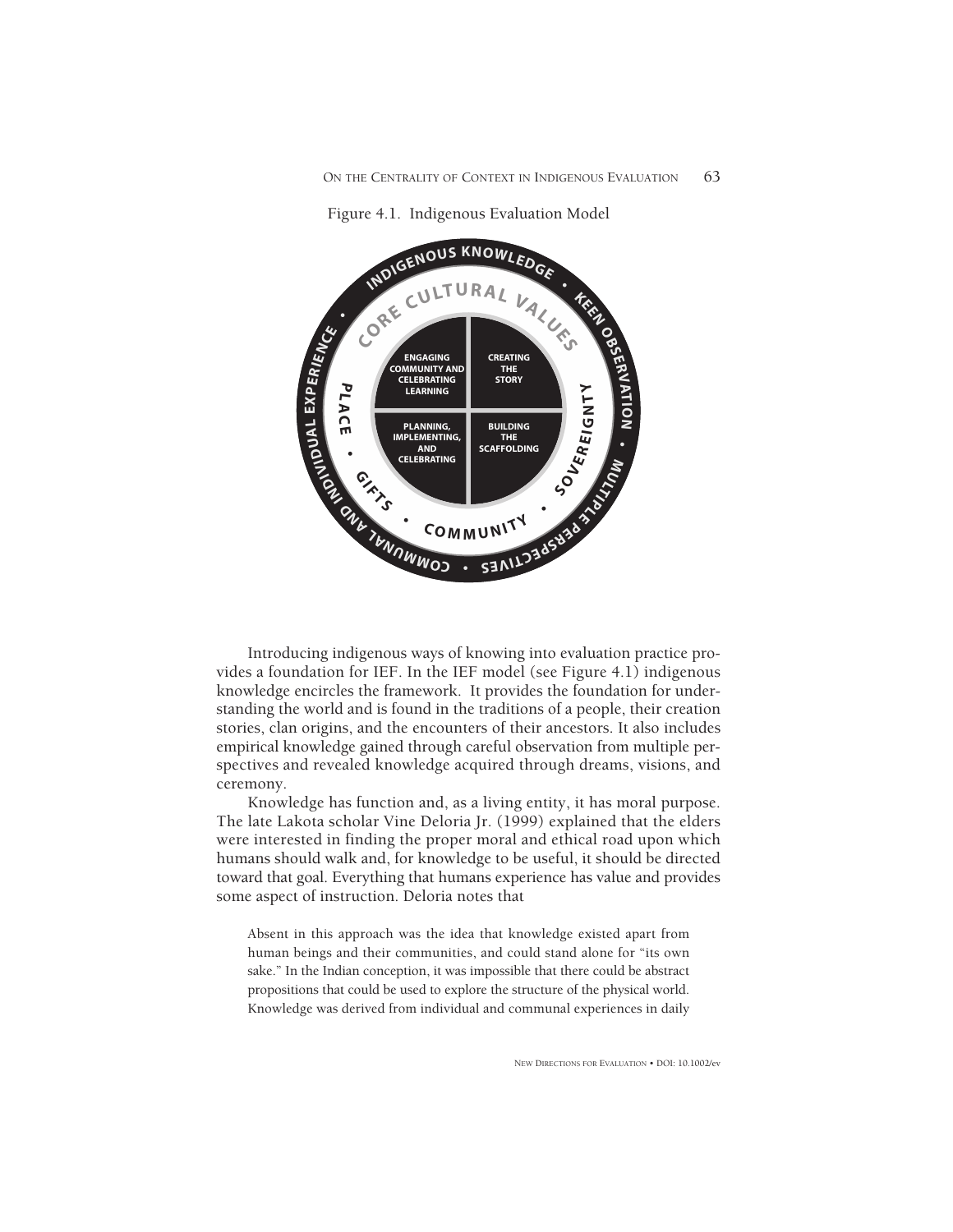#### 64 CONTEXT: A FRAMEWORK FOR ITS INFLUENCE ON EVALUATION PRACTICE

life, in keen observation of the environment, and in interpretive message they received from spirits in ceremonies, visions and dreams. (p. 44)

The holistic framing of an indigenous worldview and the extensive sense of interrelationship, community, and family require privileging indigenous views of the source and purposes of knowledge and situating evaluation within a sense of place and time. The notion central to empirical methodology that one can separate out program variables for independent analysis is neither useful nor congruent with an indigenous way of knowing. Learning and knowledge derive from experiencing the program, and it is the subjectivity of this experience that leads to meaning and understanding. Deloria (1999) explains that the elders cautioned, "we cannot 'misexperience' anything; we can only misinterpret what we experience. Therefore, in some instances we can experience something entirely new, and so we must be alert and try not to classify things too quickly" (p. 46).

Indigenous knowledge cannot be standardized (Kovach, 2010); however, Cora Weber-Pillwax (1999), a Métis researcher, has described principles that should guide methods based on indigenous ways of knowing. The first, based on the recognition of the interconnectedness of all living things, is the mandate for respect, which goes beyond knowing rituals and practices and protocols. It is: "believing and living that relationship with all forms of life, and conducting all interactions in a spirit of kindness and honesty" (Weber-Pillwax, 1999, p. 41). Respecting relationship requires a motivation to contribute to the community and a belief that as an evaluator/ researcher you will benefit only to the degree that your work benefits others. She explains that the foundation of research is the lived indigenous experience and this must ground the work, not theories or ideas that are brought to bear on this experience. Theories will "spring from the people themselves—theories that explain the many facets and connections of our individual and collective lives" (Weber-Pillwax, 1999, pp. 42–43). Transformation results through internalization of the learning. This assumes that the evaluators/researchers take responsibility for transformations and take into account the broad community interrelationships when making decisions regarding research choices. Finally, and most important for the theme of this chapter, indigenous research is grounded in the integrity of the community. If the research methodology is right, it is right only for that community, because it is only there that it has integrity.

Indigenous epistemologies are realized through their expressions in specific, grounded tribal epistemologies. Kovach (2010) describes *N*ê*hi´yaw Kiskê´yihtamowin* (Plains Cree knowledges) that includes a tribal-based holistic epistemology, story, purpose, experience, ethics, ways of gaining knowledge, and a consideration of the historical colonial relationships of her people. Vivian Jiménez Estrada (2005) draws from her Maya culture to describe the *Ceiba*, The Tree of Life. Using this cultural metaphor, she examines how it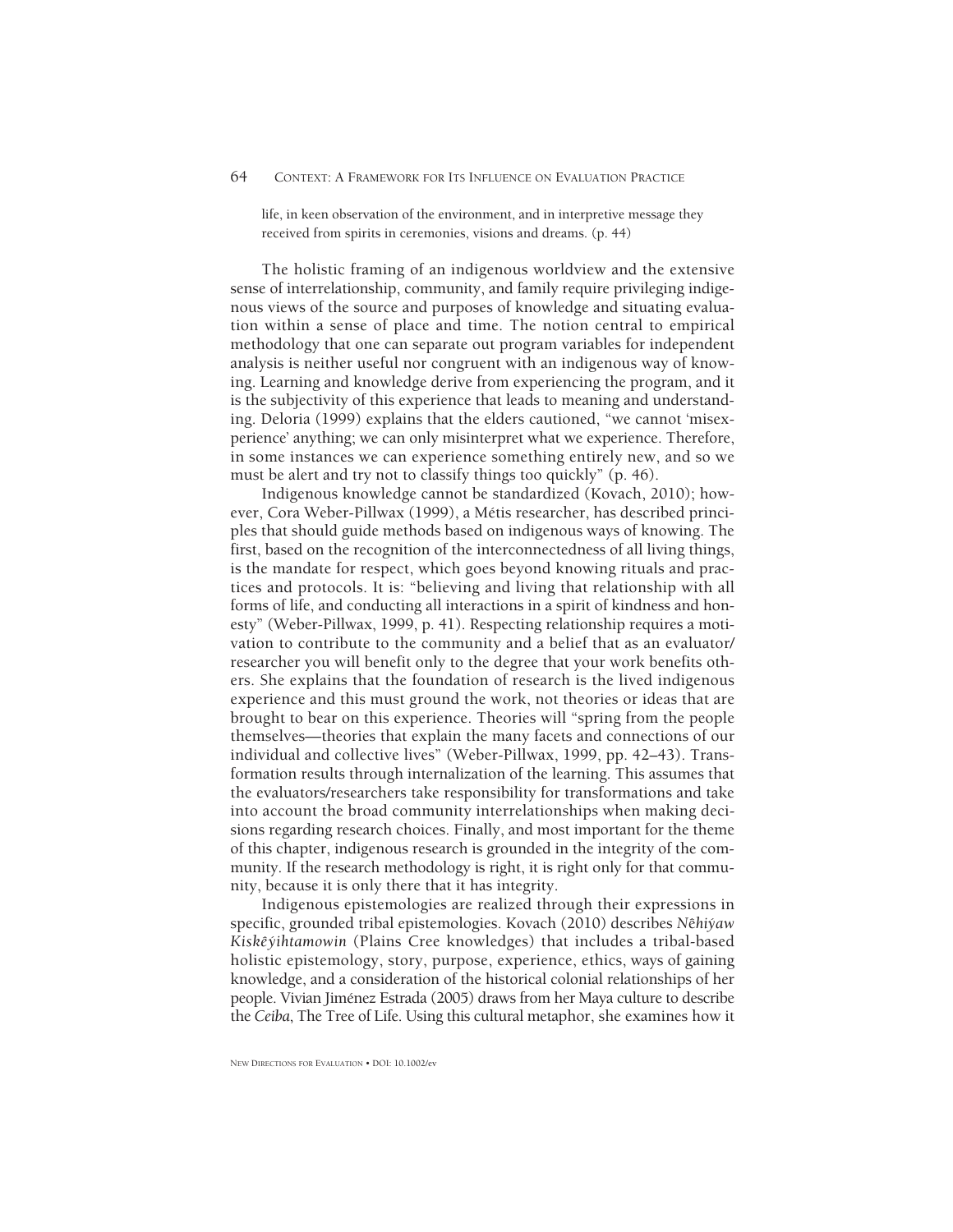defines research methodology within an indigenous context. She finds direction through the representations of each element of the tree: the bark that provides structure to ensure values respecting time and place are respected, the trunk with its life-promoting energies that respect the ideologies with which she allies her research, and the branches that inform the responsibility to "share the protocols with the respect and reverence that not only participants deserve, but life itself" (p. 50).

Dawn Frank (2010) describes how the Lakota concepts of *Mitakuye Oyasin* (all my relations) and *wolakokiciyapi* (learning Lakota ways of life in community) influenced the development of her research methodology. A three-dimensional braided model represents elements of Lakota ways of knowing and respect and elements of Western scientific inquiry. She explains how, after being assimilated into Western science culture to develop a researchable hypothesis for her dissertation, she had to return to her Lakota roots to reevaluate the research and then develop a model and methodology that considered Lakota laws and protocols.

In an NSF-funded program led by Dr. Carol Davis (Turtle Mountain Chippewa), the North Dakota Tribal College Faculty, in collaboration with the North Dakota University Faculty and the North Dakota Association of Tribal Colleges, developed a context-specific model for guiding undergraduate student research in science (Davis, Long Feather, & Padmanabhan, 2007). The process of building students' knowledge and skills is grounded in an inclusive circular model of mentoring students that recognizes the influence of family and community as well as faculty members within the Tribal College and the University. Research results are scrutinized in terms of their value to the community, their relationship to traditional cultural knowledge, and their impact on community members now and into the future, out to the seventh generation. The possibility of harm is considered alongside concerns of reliability and validity. Sharing of research includes culturally appropriate presentation of information, with specific attention to relationships that need to be addressed in reporting, including use of ceremony, approval of elders, and discussions with community. The sharing stage is also seen as an opportunity to inquire and explore new research, honoring the cyclical nature of research and evaluation under this model.

These examples illustrate that indigenous epistemologies share common understandings while also being shaped into culturally and tribally specific methodological models. The IEF acknowledges that we need to privilege our own epistemologies. It defines general characteristics of these epistemologies without claiming to define one standard. Rather, the framework suggests that those who want to apply an indigenous approach to research or evaluation consult tribal cultural experts to understand tribal ways of knowing for that community. This process is often implicit. It can be brought to life through language, protocols for behaving, deeply held relationships within the community and with the land, and the people's lived experiences.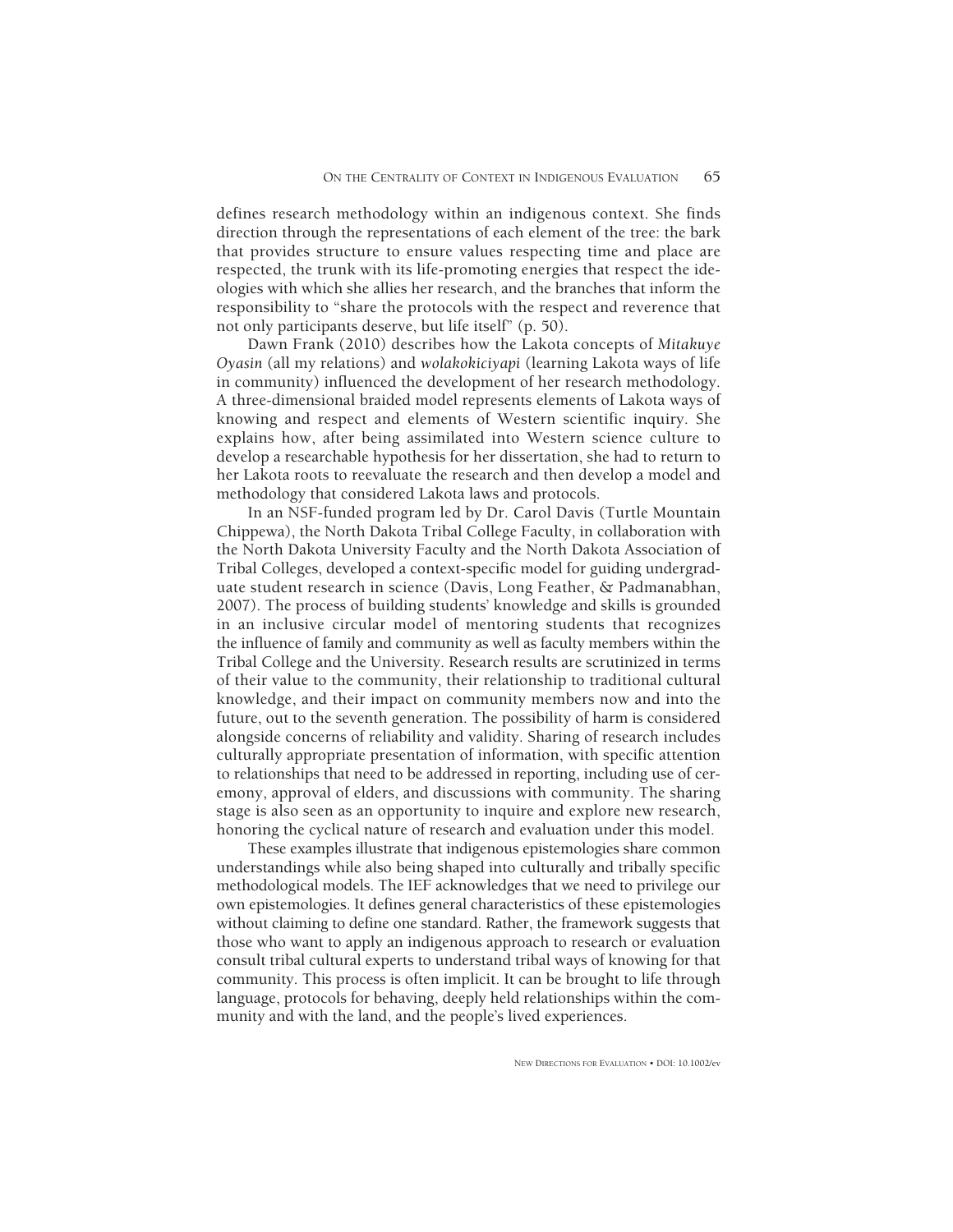## **Values and Methodology**

In the IEF model, indigenous knowledge forms a circle around core values. The axiology of indigenous research and evaluation is connected to epistemological notions of relationship. Values become central to methodology based on relationship or what Opaskwayak Cree scholar Shawn Wilson (2008) describes as *relational accountability*. "In essence this means that the methodology needs to be based in a community context (be relational) and has to demonstrate respect, reciprocity and responsibility (be accountable as it is put into action)" (p. 99). In the IEF, the core values of place, community, honoring individual gifts, and sovereignty inform an evaluation methodology that reinforces the relationship and responsibility to land, community, individuals, and nationhood.

Honoring a sense of place requires evaluation to fit within the contours of the location, including its history and contemporary realities. Honoring community requires transparent methods that embrace inclusion and participation. Honoring the gifts of each individual necessitates respectful assessments of performance and progress. Ross (1992) describes how he came to understand this value from Canadian aboriginal elders:

The duty of all people, therefore, is to assist others on their paths, and to be patient when their acts or words demonstrate that there are things still to be learned. The corollary duty is to avoid discouraging people by belittling them in any fashion and so reducing their respect for and faith in themselves. (p. 27)

Finally, honoring sovereignty recognizes nationhood. It reaffirms place, community, culture, language, and political presence. Indigenous evaluation methodology is explicitly related to nation building (Robertson, Jorgenson, & Garrow, 2004). It seeks to contribute to the health and wellbeing of the community first and foremost rather than to generalization to larger audiences or other settings.

Although these values resonate in most tribal communities, the IEF does not suggest that they are the only values or the defining values that influence indigenous evaluation. As with tribal-specific epistemologies, the values that guide research and evaluation methods need to be defined at the tribal level and are understood through a community's traditional knowledge, lived experience, and spiritual expressions.

# **Story as Metaphor and Method**

Telling stories is fundamental to being indigenous peoples. Stories are a method and means for understanding the consequences of lived experience. Indigenous evaluation is about telling stories. Stories can employ lexical form as well as visual symbols or metaphors, song, and prayer. Both the story and related metaphors are culturally nuanced and contextually situated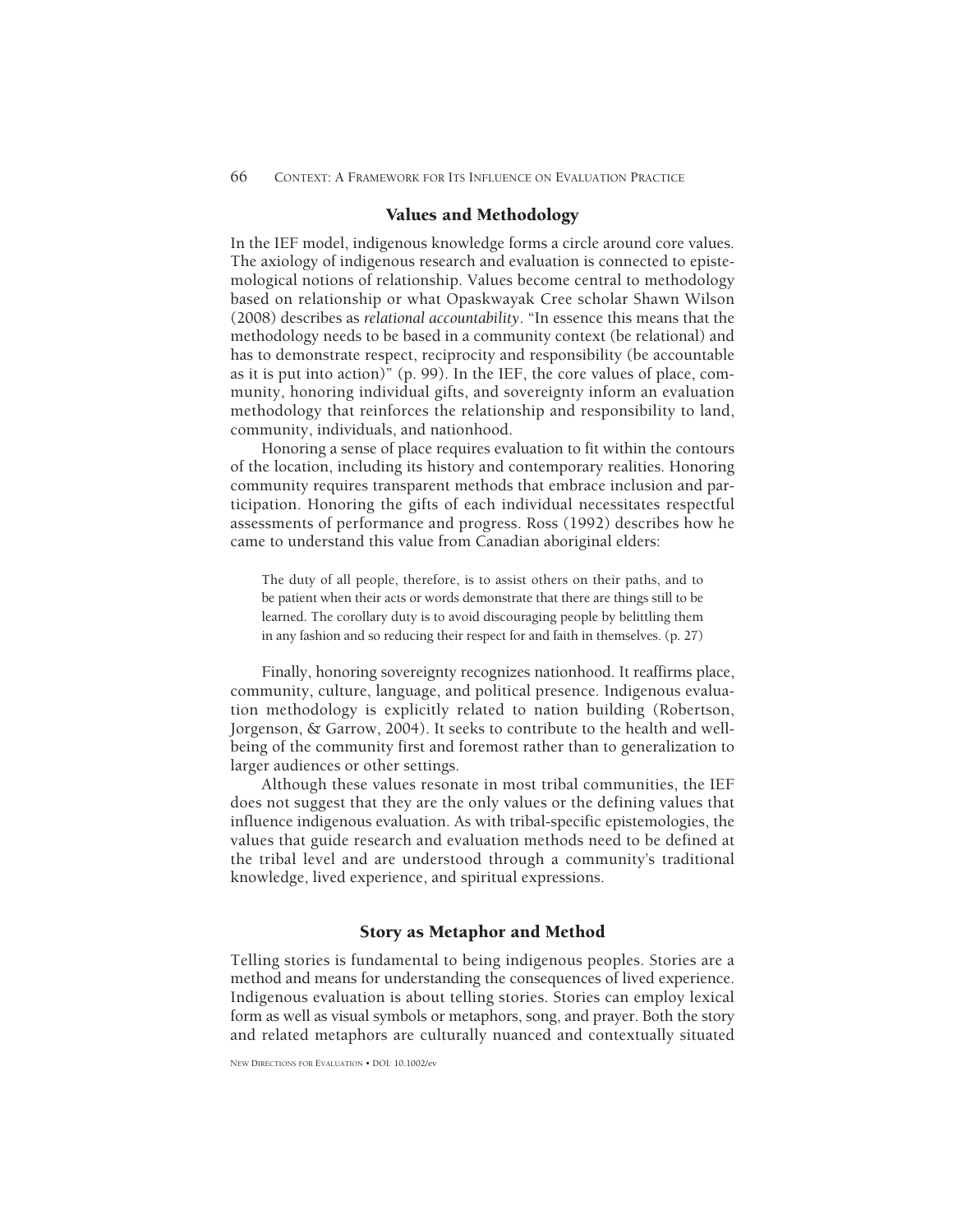(Kovach, 2010). Aware of the power of metaphor and story, the authors of the IEF sought ways to use them to explain evaluation from an indigenous perspective. Eric Jolly, one of the advisors for the project, provided both the metaphor and story for the IEF by sharing what he had been taught by his grandmother while learning to weave a Cherokee basket. He explained that the basket-making process begins by interweaving two pairs of thin honeysuckle vines into a square or cross that forms the base of the basket and which symbolizes the four directions and elements of creation. On the journey of life, this represents the beginning of spiritual awareness. Additional pairs of vines are woven together, and with the original crossed sets of vines, they begin to form interwoven triangles that give shape to the basket. The interconnection symbolizes the spiritual relationships of the creator with humanity, animals, and all that is on earth. As the weaving continues, there are sets of concentric circles that form inner and outer walls that are held in tension, giving the basket its strength. It is this strength that gives the basket its integrity, for a strong basket is a useful basket. Also, as the basket is being woven, it is continuously turned to ensure that it forms a balanced whole.

The story of the Cherokee basket became a metaphor for the relationship of indigenous evaluation to program implementation: Each is interlaced with the other. Evaluation requires this continuous reflection and learning to ensure that multiple perspectives are included in the interpretation of the program experience (LaFrance & Nichols, 2009).

The IEF invites the creation of culturally rooted metaphors as a way to begin the process of story creation. Metaphor replaces the Western concept of the logic model, which is based on a linear and a causal relationship between actions and outcomes. The metaphors created with the use of the IEF do not necessarily have to represent a causal model, but they symbolically represent images that have meaning within the cultural context of the program and its evaluation. The following are examples of program metaphors, developed by four different tribal college personnel using IEF.

An Ojibwe group from the Great Lakes used a canoe as the metaphor for a program that had a goal of building an environmental science curriculum based on the 13 moons of the Ojibwe calendar. Thirteen moons surrounding a canoe represented the seasonal content of the curriculum for each month. Various elements of the canoe represented cultural values guiding the curriculum philosophy based on the wisdom of elders and the seven teachings of the Ojibwe, and the roles of elders and youth. The image captured the relationship of elders and youth, traditional values and curriculum philosophy and content, which are all the elements of the program. It also illustrated the relationship of the program (the canoe) with evaluation (the oars), and it is the oars that guide the navigation of the program.

In another example, a Plains tribe's Winter Count—a buffalo hide calendar with pictures or symbols depicting memorable events—was used as the metaphor for a comprehensive project to introduce students to science, nursing, and mathematics. Among tribes of the Great Plains, the Winter Count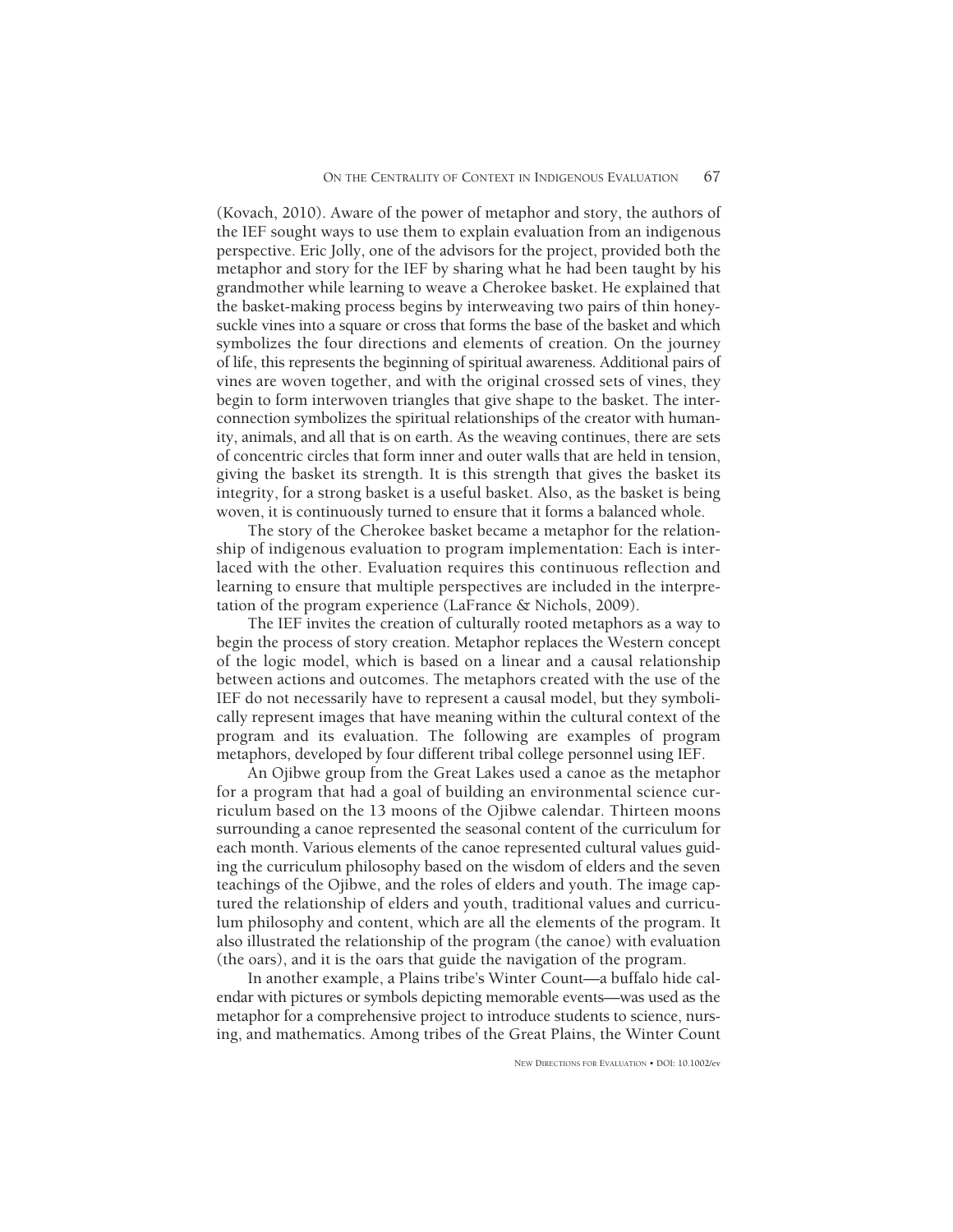was used to record important events over the course of a year, from first snowfall to next first snowfall. The group used this metaphor to represent key relationships and activities of the program. These included environmental restoration, engaging youth with elders, and using the outdoors as classrooms.

A group from a desert tribe drew a mural as their metaphor for their bridging program, which prepares students for employment or enrollment in the tribal college's transfer program. The mural represented various pathways for students to take and the program resources (such as child care, transportation, and financial aid) to support their journeys. In the history of this tribe, journeys were made from the desert to the ocean to collect salt, which is considered a powerful medicine. Success in the program is represented by salt needed all along the journey. Thus, the word *salt* appeared several times along the various program pathways as it represented the spiritual sustenance needed by each student to successfully complete the journey.

A Pacific Northwest tribal group used the metaphor of a cedar tree for their program, a first-year experience that is a set of interdisciplinary courses for those just entering college. The cedar tree is used in tribal ceremonies and has great cultural significance and meaning. The roots of the tree represented the traditions and language of the people. The trunk of the tree was the program with its strength representing building trust, strengthening school–community relationships, and changing pedagogical practices. Various branches of the tree reflected program elements of the first-year experience, including learning communities, place-based learning activities, engaged faculty, and co-curricular activities. The image illustrated core tribal values that at this tribal college are reflected in respect for the teaching of the ancestors and elders, care of the community and the land, and respect for culture and language. Finally, the upper portion of the trunk was the program evaluation.

These examples illustrate the power of symbols and place among tribal peoples. Use of stories has always been a means for passing on "teachings, medicines, and practices that can assist members of the collective" (Kovach, 2010, p. 95). IEF establishes metaphor as a way to create story by replacing the "proposal language" of goals, activities, outputs, and outcomes with images that have rich cultural grounding. In this way, evaluation becomes the process of telling the story and reflection on the lessons learned.

To tell the story, the IEF model proceeds to the next phase of evaluation, building the scaffolding. It describes evaluation design and processes in ways that deeply respect tribal values. Elements or plot lines are selected for examination (forming the evaluation questions), the data to be gathered and their sources are identified, timelines are established, and analysis and reporting procedures or tasks are specified. This phase is somewhat analogous to evaluation design but involves taking account of cultural and community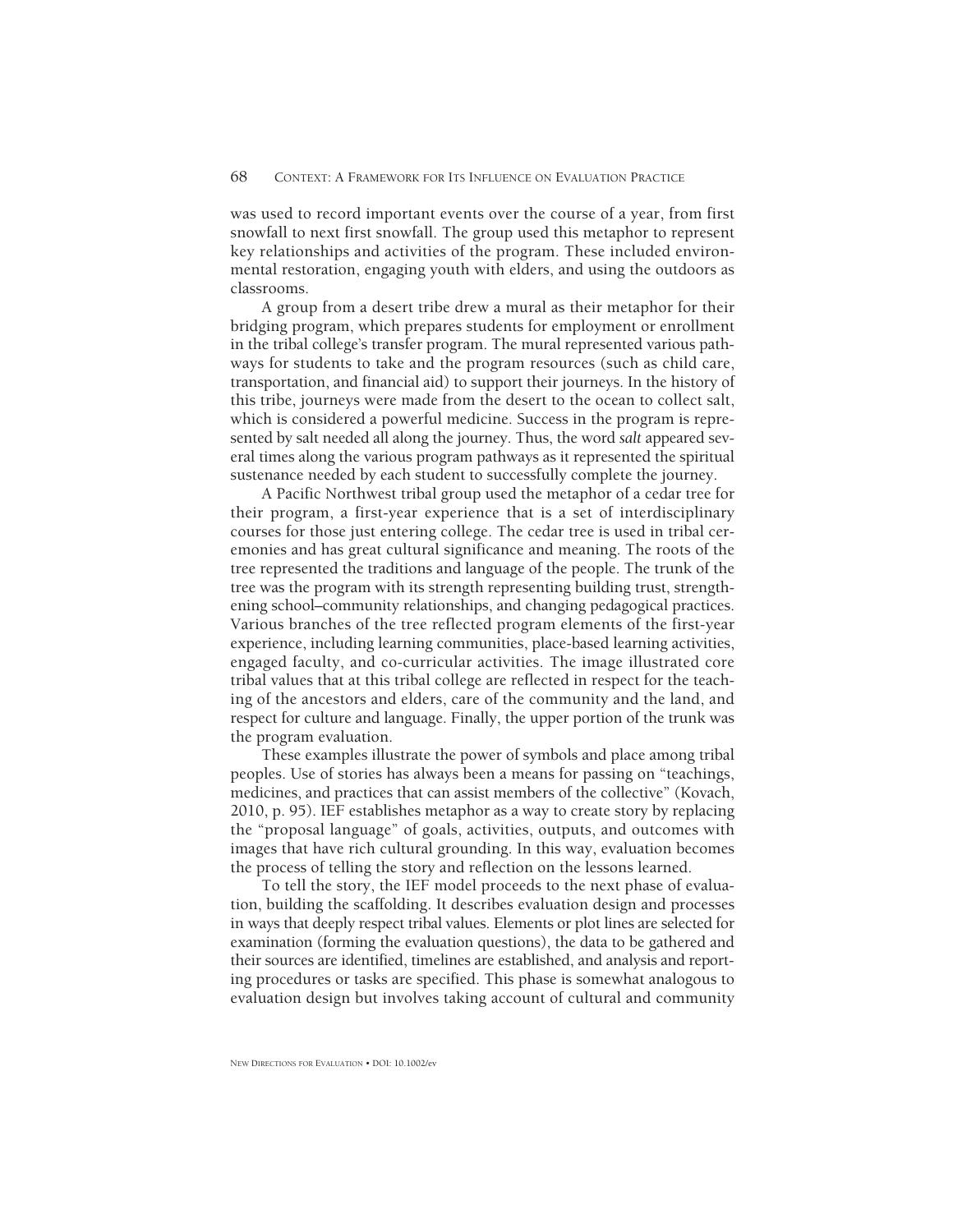considerations. For example, the IEF illustrates ways to shift evaluation questions, which may be seen as rude and/or intrusive from a tribal perspective, to evaluative statements. From an indigenous perspective, data-gathering tools such as interviewing, especially when dealing with tribal elders, involve taking time to build a relationship of trust, through conversation rather than quizzing for information. Furthermore, the use of cultural and/or tribal protocols becomes a matter of personal growth for the indigenous evaluator. These are matters not only to be "taken into consideration," but to be learned, practiced, and internalized, resulting in cultural reaffirmation.

The next two phases of the IEF model are planning, implementing, and celebrating evaluation; and engaging community and building capacity. These phases are also based on indigenous cultural values. Planning and executing the evaluation are inclusive processes, with the evaluator viewed as a partner in the lived experience of the program. This positioning enables ongoing reflection and learning. It also makes the process of evaluation transparent and provides opportunities for capacity building. Respect also means negotiating ownership of information and a willingness to work with tribal internal review boards or research committees (LaFrance & Crazy Bull, 2009). Often, permission to disseminate one's evaluation work products must be sought on a case-by-case basis. The dissemination of evaluation findings within the community or tribe also becomes a celebration, the culmination of a knowledge-creation process.

The tools used in doing indigenous evaluation may be similar to those used by nonindigenous evaluators. However, culture is guiding their use and may dictate the development of new tools or the use of tribally specific tools. Evaluation, as storytelling, is culturally and contextually bound, just as understanding what has merit and worth is mediated by culture and community.

To summarize, the IEF involves a fundamental paradigm shift in which the nature of knowledge itself expands beyond empirical knowledge to include traditional knowledge and revealed knowledge. It redefines culturally bound understandings of "actionable evidence" and privileges place-based, experiential knowledge as valuable to learning and improving both programs and the broader communities of which they are a part. IEF expands and enriches method, inclusive of both designs and information-gathering strategies and tools. Designs are often emergent, time frames generous. Evaluators step in rhythm with the community rather than setting their own pace. Holistic understandings of interconnectedness are valued more than the postpositivist notions of isolating variables to explore causality and generalizability. Information-gathering strategies are relational, reflecting the nature of knowledge itself. Communities may create and utilize new strategies specific to their local context or they may take fresh approaches to strategies already recognized as legitimate tools of data collection.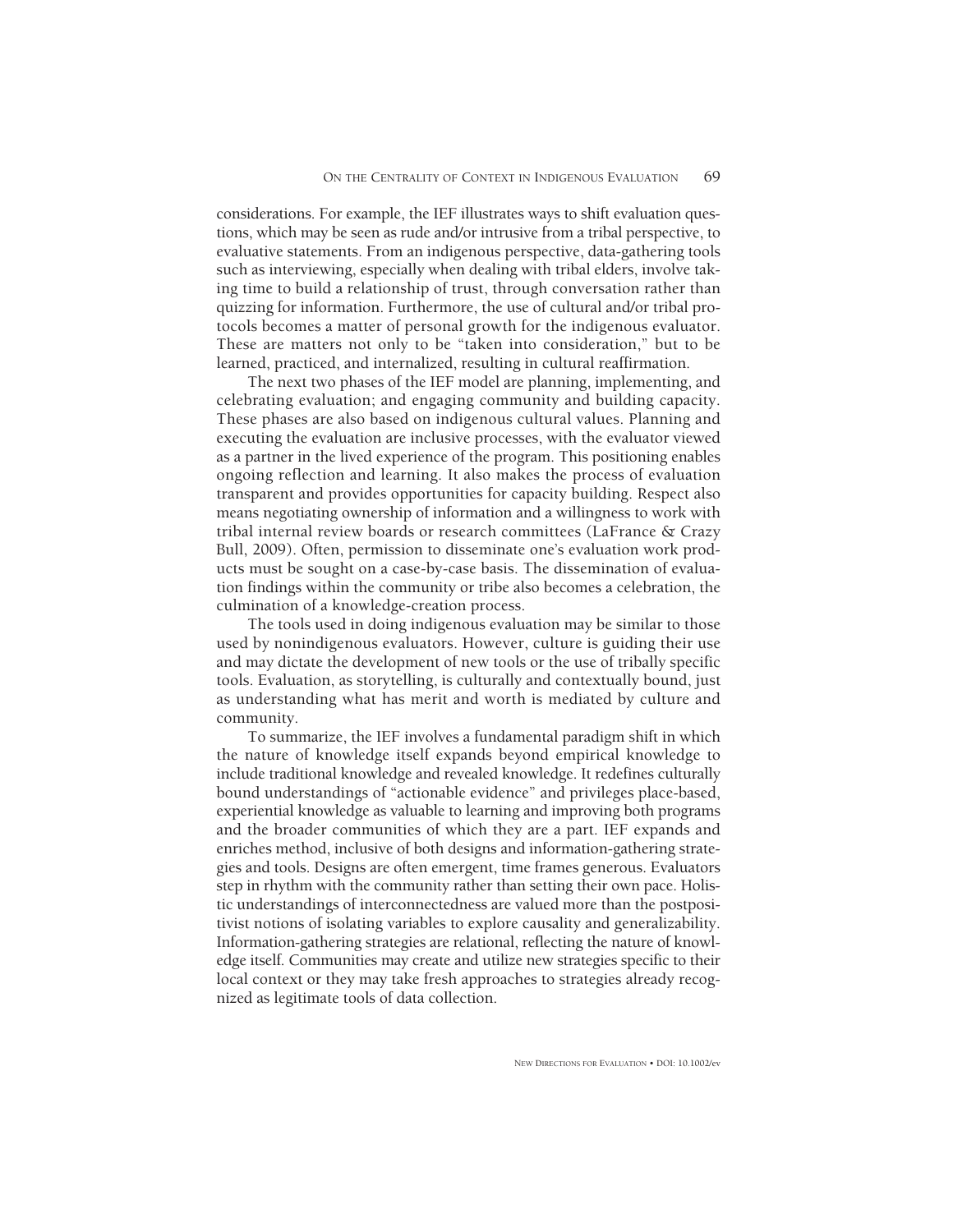## **Culturally Contextualizing Validity**

Rog's (2009) focus on context is in the service of achieving high-quality, actionable evidence. Though the language may differ, none would question the need for trustworthy information with which to guide programs or policies. Based on her professional training and extensive experience, Rog (2011) is fundamentally concerned with attaining the strongest possible inferences of causality. Accuracy of causal inference is an important and relevant validity concern, though not the only such concern, even within a traditional Campbellian typology (Chen, Donaldson, & Mark, 2011). When one moves beyond inquiry grounded in postpositivist epistemology and explores alternatives such as constructivism, critical theory, or culturally specific epistemology, the construct of validity must expand accordingly. Narrow definitions of validity constrain how scientific rigor is understood and operationalized, limiting professional legitimation of culturally based paradigms (Johnson et al., 2008). Mirroring Rosaldo's (1993) call to expand and redefine what we mean by culture, Kirkhart (2005) has argued that the construct of validity must be capacious enough to encompass work guided by both traditional and alternate paradigms. Working within IEF, indigenous epistemology calls us to rethink traditional understandings of validity and broaden the bases on which validity is argued. The five justifications of multicultural validity identified by Kirkhart (1995, 2005) can assist in that process. They are: experiential, interpersonal, methodological, consequential, and theoretical.

Indigenous evaluation does not emphasize causation as it is framed in a postpositivist epistemology; however, it does emphasize relationships with a context. Genuine understandings are grounded in place, setting, and community. Experiential justifications of validity, those grounded in the lived experiences of participants, are central to an indigenous framework. As noted above, knowledge is derived from individual and communal experience in daily life, in keen observations of the environment, and in interpretive messages received from spirits in ceremonies, visions, and dreams (Deloria, 1999). Local language may be required to capture the meaning most closely related to the English-language expression of validity. For example, Kovach (2010) writes,

In considering research validity, I hear the Elders' voices: Are you doing this in a good way? There is a Cree word, *tâpw*ê, which means to speak the truth. This is about validity or, relationally speaking, credibility. To do this means to tend to the process in a good way, so that no matter the outcome you can sleep at night because you did right by the process. (p. 52)

Doing the process in a good way involves community accountability. Validity under indigenous epistemology is holistic and relational. Interpersonal justifications are grounded in relationship, though here the person-centered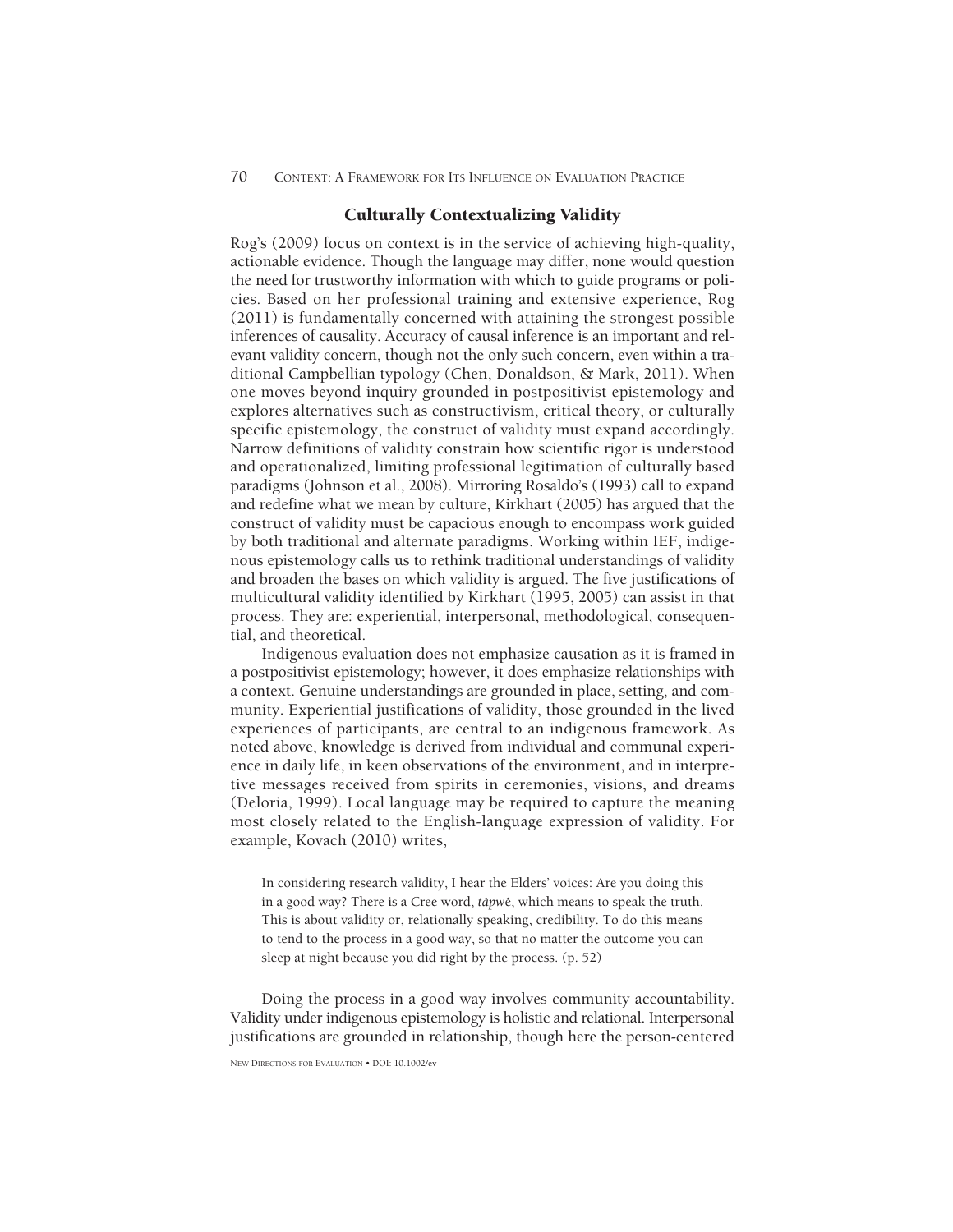terminology fails to capture the full scope of relationship to context, inclusive of animals, nature, and the cosmos. Methodological justifications here refer to measurement and design procedures that support validity arguments. In general, they are the most similar to Western arguments, but in the details, they may appear quite different. For example, Frank's (2010) methods of conducting interviews with tribal elders were grounded in three unwritten *Woope* (Lakota laws), which may be thought of as custom law, natural law, and spiritual law.

Lakota protocol included presentation of a gift and an opportunity to pray to the creator for what was discussed in the interview and for mentioning any individuals in our discussion who may be deceased. The deceased were also honored with a tobacco offering after the interview was completed. This Lakota protocol provided comfort to the elders, knowing that their deceased relatives would be respected. (p. 58)

Interestingly, indigenous epistemology shares Rog's commitment to action; it is action oriented (Kovach, 2010). Consequential justifications of validity are therefore extremely important. Inquiry is expected to give back to the community and support tribal sovereignty and well-being. The value of the evaluation is judged in part by what it contributes to the collective good. Understandings that do not translate into community benefit may be flawed or incomplete. Theory-based justifications may draw upon characteristics of indigenous theory itself or be adapted from Western theoretical frameworks. Maori scholar Graham Smith (cited in Kovach, 2010, p. 47) describes indigenous theory as located within a culturally contextual site, born of organic process involving community, reflecting an indigenous worldview and focused on change. Examples of Western frameworks that have been adapted include: relational theory, participatory action research (Wilson, 2008), and critical theory (Kovach, 2010). When invoking Western theories in this justification, the intent is not to seek external validation, but instead to provide "a complementary framework for accepting the uniqueness of an Indigenous research paradigm" (Wilson, 2008, p. 16). To support validity, theory must be congruent with the context of practice (Kirkhart, 2010).

Our intent here is to illustrate how the terrain of validity arguments necessarily widens when reflecting on the quality of evaluation undertaken from an indigenous perspective; we do not wish to reify categories. These (and quite possibly other) justifications work singly and in combination in response to setting, to support strong, trustworthy understandings. Rather than thinking of the five justificatory perspectives of multicultural validity categorically, the image of a web (Kovach, 2010) may more accurately reflect the process of weaving strong validity arguments. It is also important to note that while Kirkhart's multicultural validity framework approaches validity through a cultural lens, it was still developed within a Western perspective and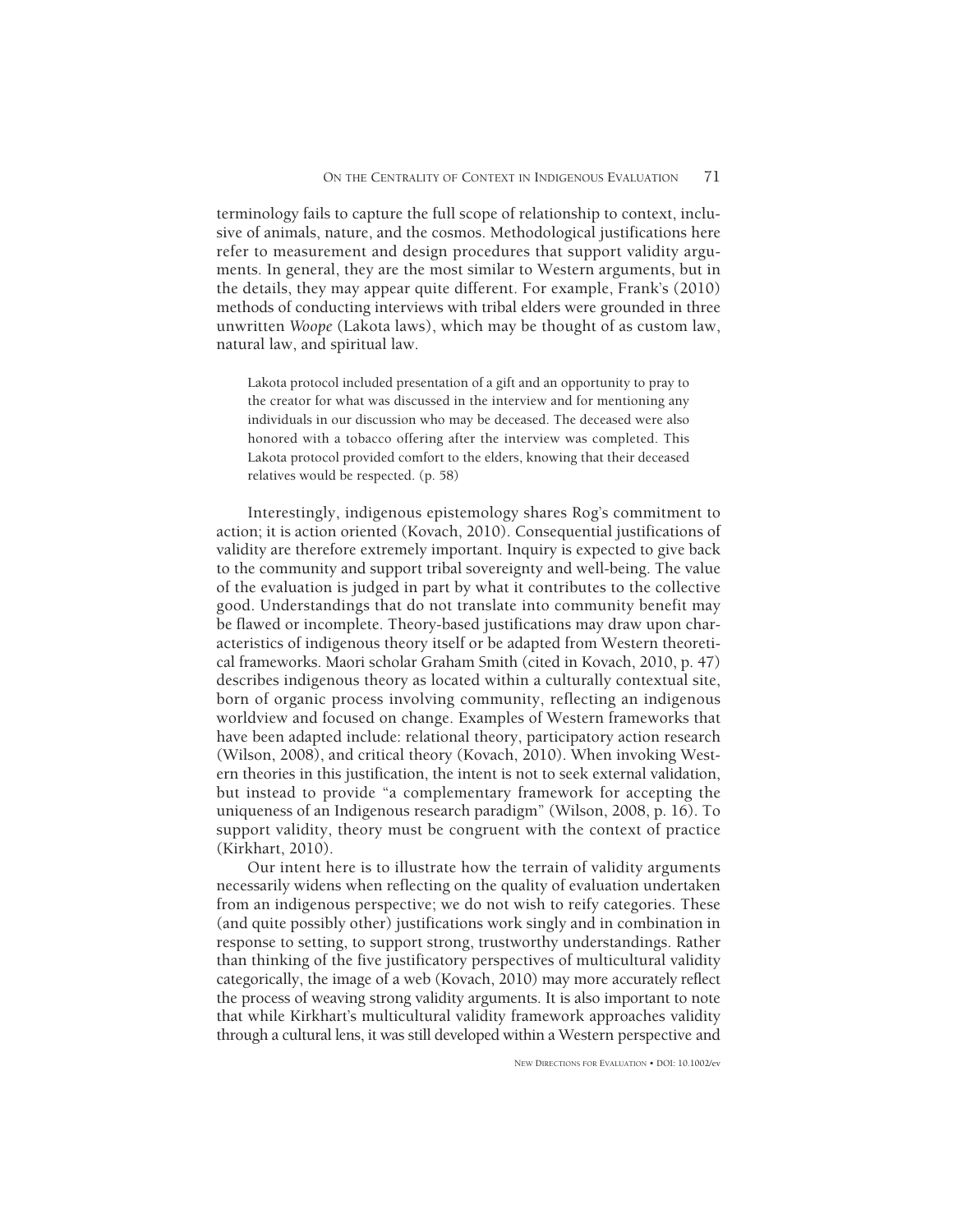may therefore be an inadequate representation of validity from an indigenous perspective.

### **Guardianship and Issues of Sovereignty**

The historical record of the use and effects of evaluation among Indian communities has often resulted in marginalizing tribal communities and peoples. For example, when being compared to standardized norms of educational performance, Indian children and youth are labeled as underperforming, as these norms do not consider the special gifts of individual students. The consequences of this historical record have resulted in skepticism among indigenous peoples about the value of evaluation. IEF was built around a reaffirmation of cultural values in the practice of evaluation in indigenous communities. Furthermore, the role of evaluator within those communities comes with great responsibility. Kovach (2010) notes that "[a] researcher assumes a responsibility that the story shared will be treated with the respect it deserves in acknowledgment of the relationship from which it emerges" (p. 97). The IEF is based on a core value of commitment to tribal sovereignty, especially regarding "ownership" of evaluation data and of the evaluation product itself. Indigenous evaluators must take special guard to ensure that the uses of their work are in concert with tribal values and respectful of the nation-building aspect of evaluation.

The implications and limitations of the IEF for evaluation practice within and outside of American Indian contexts are also worth consideration. It has been noted that the IEF utilizes a definition of knowledge that is considerably different from the Western research model. Knowledge, for example, may be derived from spiritual sources and involves the use of cultural protocols that may be specific to particular tribal settings. The IEF, therefore, may not always be applicable outside indigenous settings. Great care and consideration should be given to adaptation of the IEF practices and methods. As Kovach notes, "story, as a method, is used differently from culture to culture, and so its application falters without full appreciation of the underlying epistemological assumptions that motivate its use" (2010, pp. 96–97). Although the IEF may be adapted to other settings, it should be understood that there would be a fundamental adjustment in its epistemological grounding.

# **Reflections on Rog's Context of Evaluation Model**

The IEF described here offers strong support for Rog's argument that considerations of both evaluation context and setting profoundly influence method choice and implementation. The importance of putting context ahead of method choice cannot be overstated. Rog (2009) expertly illustrates the limitations of a methods-first approach to effectiveness evaluation, showing how it can lead to avoiding important questions. She proposes an alternative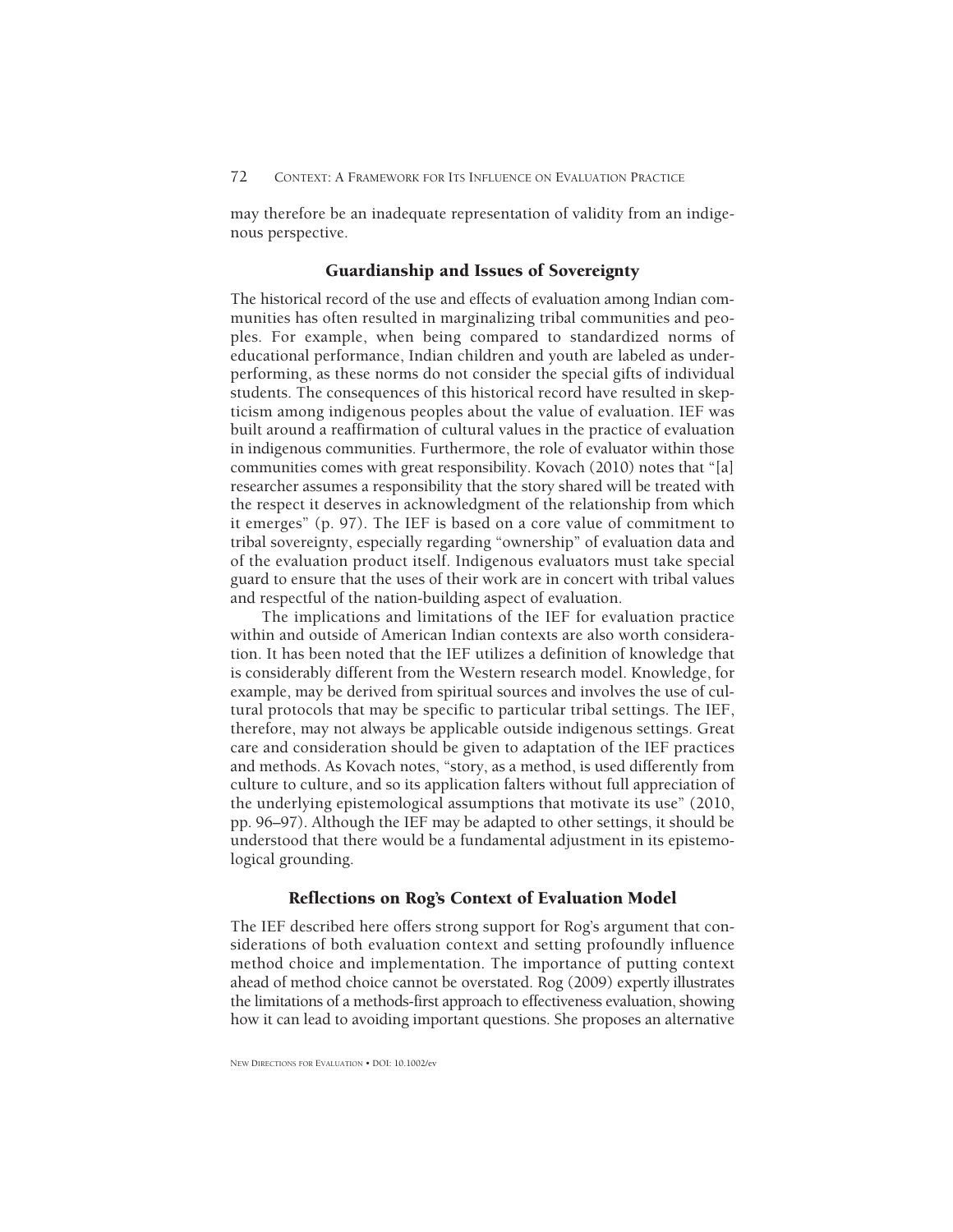to a methods-first approach, which she labels *context-sensitive evaluation practice*. IEF is certainly congruent with this conceptualization.

IEF also suggests another interpretation, one that takes the argument even further and suggests that, despite its strengths, Rog's model still significantly underestimates the impact of cultural context. Context goes beyond notions of accommodation and adaptation to contextual conditions; rather, it defines the entire evaluation landscape, including how it is viewed, understood, designed, performed, and used.

Rog (2009) places context alongside relevance and rigor in pursuit of actionable evidence, but indigenous evaluation tells a different story, one in which context plays an even larger role. Rather than sitting alongside relevance and rigor, context actually *defines* them. Moreover, context also defines what counts as actionable evidence, the ultimate end of Rog's model. Relevance, rigor, and actionable evidence are all culturally and contextually located, defined by values, assumptions, and circumstances. None can be understood outside of context. We propose that this holds true for all evaluation; however, context may often go unrecognized, unnamed, and unexamined, as Rog has noted. IEF makes it visible and its role explicit.

Rog has advanced considerations of context from background to foreground, from a character role to a leading role in our evaluations. An indigenous framing of evaluation illustrates how context in fact writes the script and staging and directs the entire performance.

#### **References**

- Basso, K. H. (1996). *Wisdom sits in places: Landscape and language among the Western Apache.* Albuquerque, NM: University of New Mexico Press.
- Cajete, G. (2000). *Native science: Natural laws of interdependence*. Santa Fe, NM: Clear Light Publishers.
- Chen, H. T., Donaldson, S. I., & Mark, M. M. (2011). Validity frameworks for outcome evaluation. In H. T. Chen, S. I. Donaldson, & M. M. Mark (Eds.), *Advancing validity in outcome evaluation: Theory and practice. New Directions for Evaluation, 130,* 5–16.
- Davis, C., Long Feather, C., & Padmanabhan, G. (2007). *North Dakota Tribal College Faculty Research Model; Guiding undergraduate student research in science, technology, engineering, and mathematics*. Retrieved from http://www.ndsu.edu/epscor/NATURE /Documents/NDTribalCollegeFacultyResearchModel\_8–30–07\_final.pdf
- Deloria, V., Jr. (1999). If you think about it, you will see that it is true. In B. Deloria, K. Foehner, & S. Scinta (Eds.), *Spirit and reason: The Vine Deloria, Jr. Reader* (pp. 40–60). Golden, CO: Fulcrum Publishing.
- Estrada, V. M. Jiménez. (2005). The Tree of Life as a research methodology. *The Australian Journal of Indigenous Education, 34,* 44–52.
- Frank, D. T. (2010). *Integrating Lakota culture and biological science into a holistic research methodology: Lakol wico un na wico han wopasi* (Unpublished doctoral dissertation). South Dakota State University, Brookings.
- Johnson, E. C., Kirkhart, K. E., Madison, A. M., Noley, G. B., & Solano-Flores, G. (2008). The impact of narrow views of scientific rigor on evaluation practices for underrepresented groups. In N. L. Smith & P. R. Brandon (Ed.), *Fundamental issues in evaluation* (pp. 197–218). New York, NY: Guilford Press.